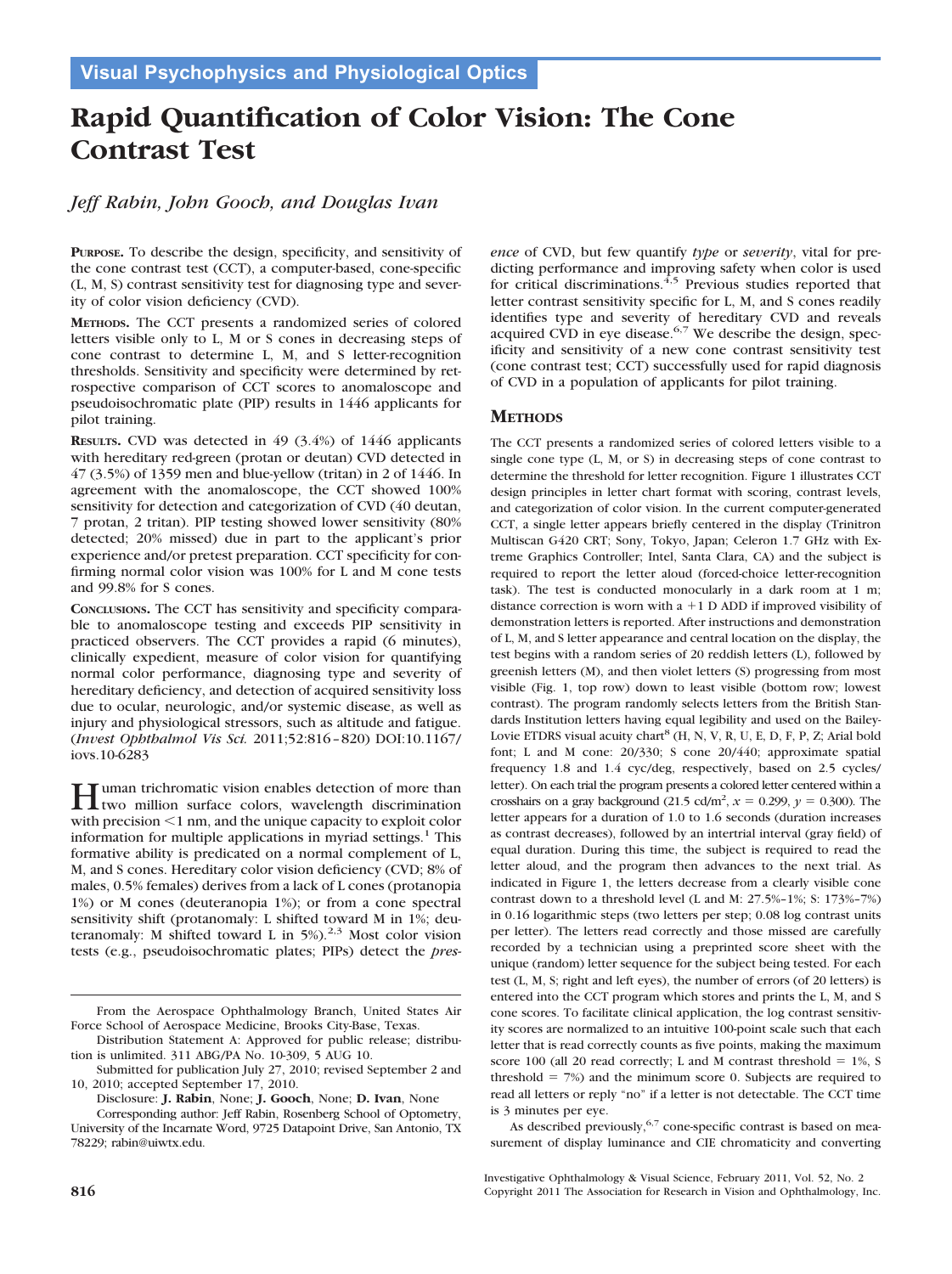|                     | <b>Cone Contrast Test</b> |  |               |  |               | <b>Cone Contrast (%)</b> |      |     |                               |
|---------------------|---------------------------|--|---------------|--|---------------|--------------------------|------|-----|-------------------------------|
| <b>Score L Cone</b> |                           |  | <b>M</b> Cone |  | <b>S Cone</b> |                          | L, M | S   |                               |
| 10                  |                           |  |               |  | m             |                          | 27.5 | 173 |                               |
| 20                  |                           |  |               |  |               |                          | 19.1 | 120 | severe                        |
| 30                  |                           |  |               |  |               |                          | 13.2 | 83  |                               |
| 40                  |                           |  |               |  |               |                          | 9.1  | 57  | <b>Color</b><br>deficiency    |
| 50                  |                           |  |               |  |               |                          | 6.3  | 39  |                               |
| 60                  |                           |  |               |  |               |                          | 4.4  | 27  |                               |
| 70                  |                           |  |               |  |               |                          | 3.0  | 19  | mild                          |
| 80                  |                           |  |               |  |               |                          | 2.1  | 13  |                               |
| 90                  |                           |  |               |  |               |                          | 1.4  | 10  | <b>Normal color</b><br>vision |
| 100                 |                           |  |               |  |               |                          | 1.0  |     |                               |
|                     |                           |  |               |  |               |                          |      |     |                               |

**FIGURE 1.** Cone contrast test design principles are shown in letter chart format with 100-point numerical score, cone contrasts, and qualitative categorization of color vision.

these values to cone excitations<sup>9,10</sup>  $(E)$  based on psychophysically derived cone sensitivities $11$ :

 $E_{\text{L cone}} = \text{Lum}[0.15514x/y + 0.54312 - 0.03286(1 - x - y)/y]$  $E_{\text{M cone}} = \text{Lum}[-0.15514x/y + 0.45684 + 0.03286(1 - x - y)/y]$  $E_{\text{S cone}} = \text{Lum}[0.00801(1 - x - y)/y]$ 

Cone contrast is computed as a Weber contrast; difference between letter and background divided by background multiplied by 100:

Cone contrast  $(\%)$  =  $[(E_{\text{letter}} - E_{\text{background}})/E_{\text{background}}]100$ 

Display (letter and background) luminance and chromaticity were measured with a colorimeter (ColorCAL; Cambridge Research Systems) and converted to cone contrast with custom-designed programs to determine the RGB phosphor intensities required for each cone contrast level; measurements were repeated quarterly to confirm the values. In L, M, and S CCTs, a single cone type is stimulated systematically while stimulation of the other two cone types is maintained at a subthreshold level  $($  < 1% cone contrast). This is achieved by ensuring that the amount of cone excitation in letter and background is essentially *equal* for the two (unstimulated) cones (hence *zero contrast* in the equation above). $6,7$  Due to overlap of the cone functions, it is not possible to limit stimulation to a single cone type, but by keeping the amount of stimulation in letter and background equal (undetectable) for two cone types while systematically stimulating the third, the letter is detectable only by a single class of cones. Moreover, the photopic display luminance  $(21.5 \text{ cd/m}^2)$  is beyond the detection range of rod photoreceptors, making it unlikely that rods participate in the letterrecognition task. The relatively large letter size (L, M: 20/330; S: 20/440) is optimal for stimulation of chromatic mechanisms and minimally affected by defocus.<sup>6</sup>

A total of 1446 pilot applicants (1359 men, 87 women; mean age  $\pm$  SD,  $24.3 \pm 3.2$  years) presumed to have normal color vision (CVN) based on a military entrance physical examination underwent comprehensive color assessment as part of standard entry requirements for pilot training. Color testing included the Dvorine PIP: 14 red-green plates, passing score 12/14 correct in each eye; Standard Pseudoisochromatic Plates Part 2 (SPP2): 10 red-green and blue-yellow (tritan) plates, passing score 9/10 correct in each eye; Farnsworth F2 plate: single PIP plate with two overlapping squares, one R-G, one B-Y, passing score in each eye: perception of two squares in the correct locations; and the CCT, passing score:  $\geq$ 75 in each eye on L, M, and S tests; 75 = 2 SD below normal mean on the S CCT. Any applicant who failed any portion of this battery of tests underwent further diagnostic testing with Rayleigh and Moreland Heidelberg Multi-Color anomaloscopes (Heidelberg Multi Color [HMC]; Oculus, St. Louis, MO) using a forcedchoice iterative method to determine matching range and midpoint. CCT specificity was based on comparison of CCT scores to anomaloscope scores in 92 CVN applicants; time constraints precluded anomaloscope testing of all applicants. In accordance with the Declaration of Helsinki, this retrospective study was authorized by an exempt protocol approved by our Institutional Review Board. A Cooperative Research and Development Agreement has been established to improve the CCT (paperless automated scoring, response-driven rapid staircase to threshold, choice of letter or numeric characters) and ensure widespread availability.

#### **RESULTS**

L, M, and S CCT specificity (percentage of CVN confirmed to be CVN), based on the concordance between passing scores on the CCT  $(\geq 75)$  and passing scores on Rayleigh and Moreland anomaloscope and PIP tests, was 100% in 92 applicants assessed on all tests. All applicants determined to be CVN on PIP tests  $(n = 1397)$  achieved normal L and M CCT scores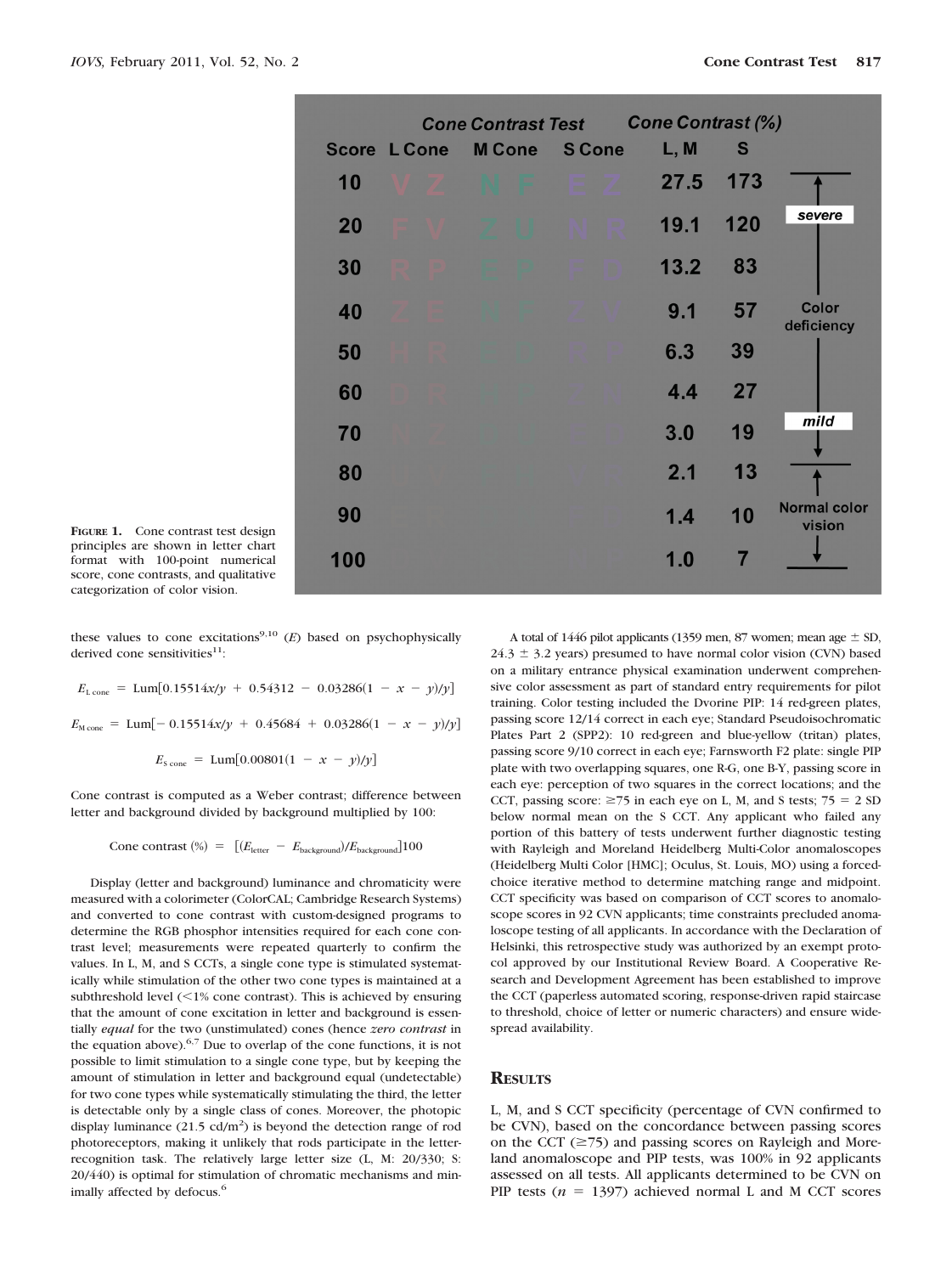**TABLE 1.** Color Vision Test Sensitivity in Color Deficiency

| <b>Dvorine</b> | SPP <sub>2</sub> | F <sub>2</sub> | <b>Combined PIP</b><br>Battery* | <b>CCT</b> |  |
|----------------|------------------|----------------|---------------------------------|------------|--|
| 58             | 40               | 68             | 80                              | 100        |  |

Data are the percentage of color vision– deficient subjects detected with each test.

\* Failed Dvorine, SPP2, and/or F2.

 $(\geq 75)$ , but three showed slightly reduced S cone scores (65– 70) without additional evidence of color deficiency or eye disease at the time of testing, and thus categorized as falsepositive results. Table 1 shows test sensitivity: percentage of CVD identified correctly as CVD based on agreement with anomaloscope testing. A total of 49 (3.4%) of 1446 were identified with CVD. All were men, with 47 of the 1359 men detected with hereditary protan or deutan CVD (3.5% of the men). Sensitivity of individual PIP tests (Dvorine, SPP2, and F2) for detecting CVD ranged from 40% to 68% (Table 1), whereas the combined PIP battery detected CVD in at least one eye in 40 (80%) of 49. In comparison, the CCT detected CVD in 100% of applicants as confirmed by anomaloscope testing. One applicant (1 [0.07%] of 1446) who showed a symmetrical bilateral tritan defect on the Moreland anomaloscope and S CCT (detected in one eye with the SPP2) was presumed to be hereditary in origin, since additional ophthalmic and electrophysiological testing revealed no evidence of disease or an acquired basis for the tritan defect. Another individual who showed decreased color vision in one eye on multiple tests with greatest loss on the S CCT was presumed to have an acquired defect, possibly due to a subclinical optic nerve or retinal condition not fully manifest at the time of testing.

Figure 2 shows CCT scores, right eyes plotted against left eyes, for CVD ( $n = 49$ ) with L, M, and S CCT means ( $\pm 2$  SD) for the CVN population shown for comparison. CVD scores are clearly reduced below normal limits with a range of CVD severity. Most red cone (protan) CVDs show greater decrease (higher thresholds) than green cone (deutan) CVDs, consistent with results of Barbur et al.,<sup>12</sup> who used a color-contrast threshold test. By assuming that interocular (right versus left eye) differences in CVNs mainly reflect test–retest variability, it was possible to estimate CCT repeatability. The SD of CCT intero-

cular differences was multiplied by two to calculate the coefficient of repeatability (COR; 95% confidence interval for change). $13,14$  This yielded L, M, and S CORs of 15 points; hence, scores that differ by  $\geq$  15 points, when measured in the same subject over time or when comparing right and left eyes are considered outside normal limits.

Figure 3 shows CCT L and M scores plotted against the midpoint of the Rayleigh anomaloscope matching range. Individual results are shown for hereditary protan and deutan CVDs ( $n = 47$ ; 94 eyes) with means and ranges illustrated for CVN. It is clear that the midpoint of the anomaloscope matching range shifted toward green in most of the deutans (more green needed in the red-green metameric match to yellow) and is shifted toward red in the protans (more red needed to achieve the match). Consistent with this benchmark result, deutan CVDs showed significantly decreased M cone CCT scores (two-sample *t*-test, unequal variance,  $t = 18.4$ ;  $P < 0.0001$ ), whereas the protans showed decreased L cone CCTs  $(t = 9.0; P < 0.0002)$ , making categorization of CVD unequivocal. However, the protans and deutans tended to score less than the CVNs on M and L CCTs, respectively, but the scores were rarely outside normal limits, and were significantly higher than the selective decrease on the affected CCT test (paired  $t$ -test,  $t = 11.9$ ;  $P \leq 0.0001$ ). The majority of the protan and deutan CVDs show Rayleigh anomaloscope matches shifted toward red or green, respectively, but relatively few (7/47, 15%) showed expanded matching ranges, indicative of decreased ability to perceive discrete hues for various combinations of red and green. With expansion of anomaloscope matching range midpoint regresses toward the center, making the degree of midpoint shift less meaningful as an index of color deficiency. There was no correlation between the CCT and anomaloscope midpoint shift ( $r = 0.12$ ;  $P > 0.26$ ) but a mild correlation between CCT scores and matching range ( $r = 0.25$ ;  $P < 0.02$ ). It is of interest that one applicant classified as deutan showed a normal midpoint and matching range in one eye with a slightly expanded range in the fellow eye, whereas green CCT scores were mildly reduced below normal (65 and 70; two filled diamond symbols, top center, Fig. 2). This applicant passed the standard PIP battery (Dvorine, SPP2, and F2) but failed a follow-up Ishihara test (7/14



**FIGURE 2.** CCT scores from the right eyes are plotted against corresponding scores from the left eyes of CVD applicants with mean  $(\pm 2 \text{ SD})$ L, M, and S values shown for the CVN population.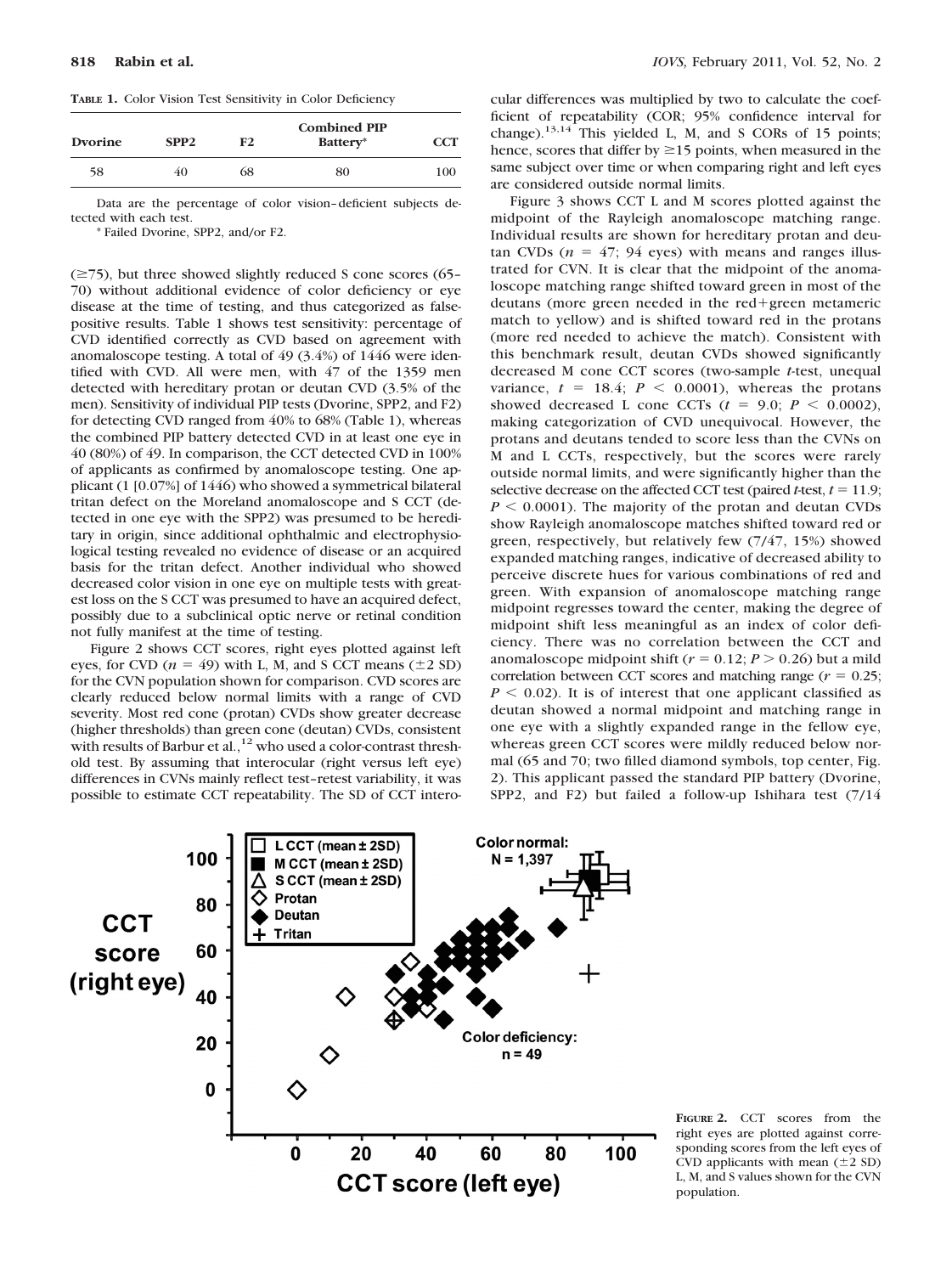**FIGURE 3.** Cone contrast test scores are plotted against the midpoint of the anomaloscope matching range. The boxes and error bars show the mean and total range of CCT scores for CVNs ( $n = 1397$ ). Individual data (right and left eyes) for protan and deutan CVDs  $(n = 47)$  are plotted for L and M cone tests with CVD means and ranges plotted for the unaffected cone test. The *central broken line* and *shaded region* are the mean and total range of anomaloscope midpoints for CVN. Horizontal bars represent the anomaloscope matching range for each CVD.



correct) confirming the presence of deuteranomaly detected with the CCT.

#### **DISCUSSION**

The CCT provides a quantitative index of color ability specific for L, M, and S cone–mediated vision. Hereditary CVD is readily detected, categorized (protan, deutan, or tritan), and graded in terms of severity. Unlike most PIP tests that determine pass-fail performance, the CCT yields a threshold sensitivity score applicable to CVD and CVN as well. This approach can also reveal acquired CVD in diseases spanning levels of the visual system.

A total of 3.5% of the male pilot applicants were found to have CVD; lower than in the general population (8%) and presumably because of prior screening on military entrance examinations. Comprehensive PIP testing was 80% effective in detecting CVD but missed 20% of applicants. Prior experience with PIP tests and/or test preparation in highly motivated applicants can probably explain this result. In agreement with anomaloscope testing, the CCT showed 100% sensitivity for detection of CVD in the applicant population, attributable to CCT specificity for each cone type (L, M, and S), threshold quantification, and importantly, randomization of target sequence before each test administration. Consistent with the superiority of the CCT compared with PIP testing reported herein, the CCT technique was shown to be more sensitive than the FM 100 Hue test for detection of hereditary CVD.<sup>6</sup>

While the Rayleigh anomaloscope match remains the benchmark gold standard for detection of hereditary protan and deutan CVD, atypical or normal-appearing Rayleigh matches occasionally occur in CVD, despite evidence of reduced chromatic sensitivity on alternate testing.15,16 In addition, anomaloscope indices of CVD severity (degree of midpoint shift and extent of the matching range) can be difficult to interpret because of (1) the limited range of midpoint shift in CVD (0.25 log units in Fig. 3; most deutan midpoints are near setting 15; protans near setting 62), (2) the tendency for matching range to be normal despite a definitive midpoint shift, and (3) regression of the CVD matching midpoint toward the normal midpoint with expansion of the matching range. In comparison, the CCT shows a range of contrast threshold scores in CVDs having comparable anomaloscope midpoint shifts (Fig. 3). The range of

values revealed with the CCT may reflect inter-subject differences in photopigment optical density and/or variability in the peak wavelength of the anomalous photopigment which are not readily disclosed by anomaloscope testing. Other factors related to the threshold nature of the CCT task (low contrast letter recognition), including effort level, attention, and/or physiological status, may influence CCT score, and its predictive value for performance on real-world color tasks remains uncertain.

In conclusion, the CCT offers an intuitive, robust index of color vision that accurately detects type of CVD and is capable of grading severity of CVD as well as color ability in the CVN population. The rapid, threshold letter-recognition task is wellsuited for clinical application.

#### *Acknowledgments*

The authors thank Kennith Stevens, Steve Linnemeyer, and Michael Foxworth for their invaluable assistance in multiple aspects of this research.

#### *References*

- 1. Jacobs GH. Evolution of colour vision in mammals. *Philos Trans R Soc Lond B Biol Sci.* 2009;364:2957–2967.
- 2. Krill AE: Clinical characteristics. In: Krill AR, Archer DB, eds. *Krill's Hereditary Retinal and Choroidal Diseases.* vol. 2. New York: Harper and Row; 1977:335–390.
- 3. Pokorny J, Smith VC, Verriest G, eds. *Congenital and Acquired Color Defects.* New York: Grune and Stratton; 1979.
- 4. Cole BL, Maddocks JD. Color vision testing by Farnsworth lantern and ability to identify approach-path signal colors. *Aviat Space Environ Med.* 2008;79:585–590.
- 5. Spaulding JAB, Cole BL, Mir FA. Advice for medical students and practitioners with colour vision deficiency: a website resource. *Clin Exp Optom.* 2010;93:40 – 41.
- 6. Rabin J. Cone specific measures of human color vision. *Invest Ophthalmol Vis Sci.* 1996;37:2771–2774.
- 7. Rabin J. Quantification of color vision with cone contrast sensitivity. *Vis Neurosci.* 2004;21:483– 485.
- 8. Bailey IL, Lovie JE. New design principles for visual acuity letter charts. *Am J Optom Physiol Opt.* 1976;53:740 –745.
- 9. Cole GR, Hine T. Computation of cone contrasts for color vision research. *Behav Res Methods Instr Comput.* 1992;24:22–27.
- 10. Wyszecki G, Stiles WS. *Color Science: Concepts and Methods, Quantitative Data and Formulae.* New York: Wiley-Interscience; 1982.
- 11. Smith VC, Pokorny J. Spectral sensitivity of the foveal cone pigments between 400 and 500 nm. *Vision Res.* 1975;15:161–171.